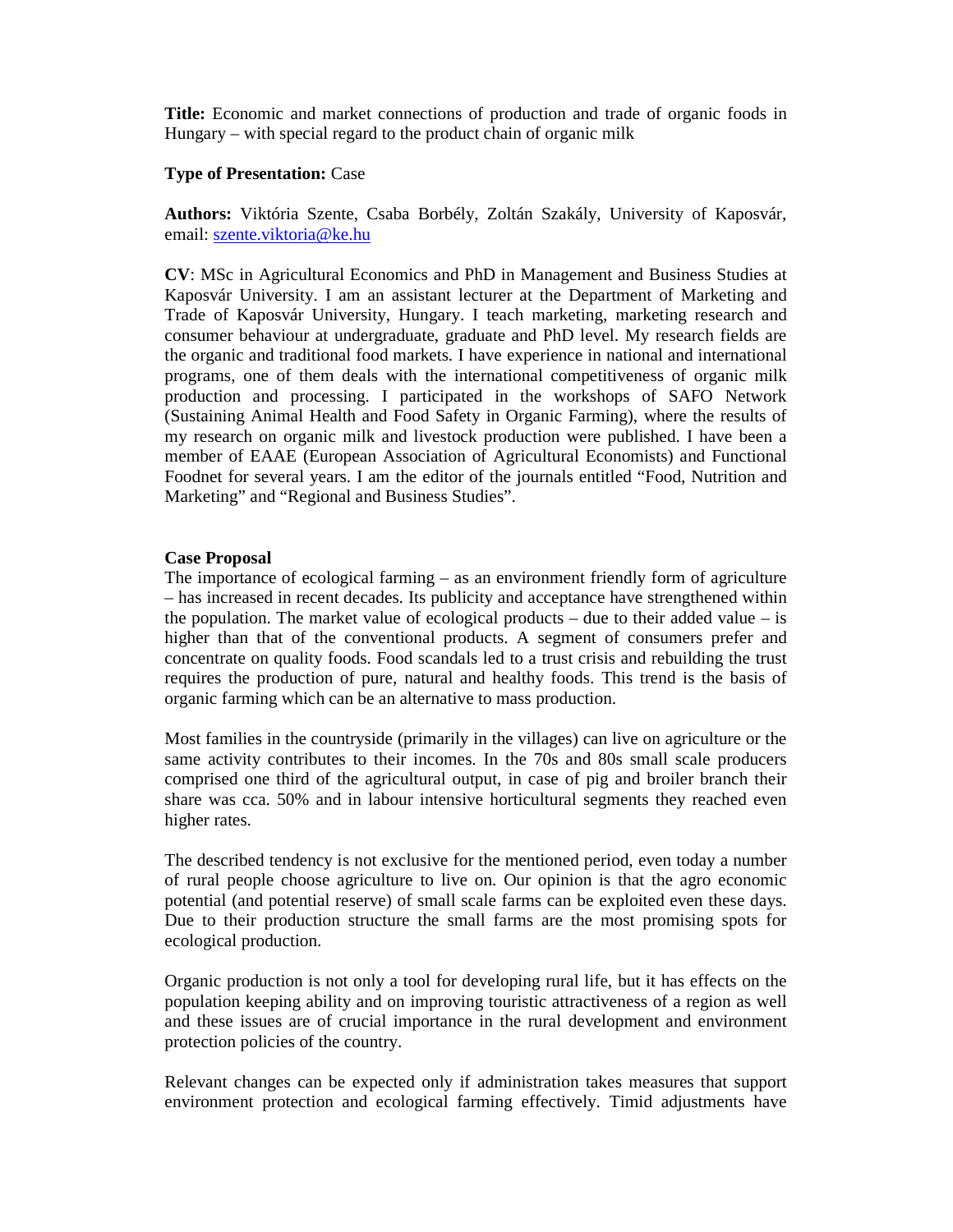been taken in taxation and in subsidizing recently, but these changes fail to have strong motivation effect on production or consumption. In Hungary the institutionalization of organic production began in 1983. Biokultura Club converted into an association; its activity was similar to a civil movement. Growing interest led to the acquisition of full legal regulation of EEC and consequently in 1987 IFOAM declared Hungary as a member country. In 1996 the Association established an independent qualifying organization, Biokontroll Hungaria Plc. Since then the mentioned organization has covered about 95% of quality control activities concerning organic production, processing and trade.

In Hungary controlled organic farming was carried out on 122 270 hectares in 2007 (FVM, 2008). Production structure can be characterized by the dominance of crop production (arable production). Organic animal production has a slight role and a lot of people are unsuccessfully seeking organic fruits and vegetables. Actual data, however, on ecological production and the share of distribution channels are still in a kind of "mystic fog". They are available mostly only after some years' delay, so the market itself has already passed the point the data describe.

Total turnover of ecological products is about 10.5-14 billion HUF in Hungary. It is less than 1% of total food turnover. The consumption level of organic foods is even lower, about 0.5% of the total. Despite the unfavourable market tendencies and competition sharper than ever the organic products of Hungary are sold mostly abroad. The dominance of raw material production seems to continue. Producers, processing plants and certain commercial companies are endangered not only by the narrowing export possibilities, but also by the widening import channels.

Milk production is a specific field of organic farming all over the world as well as in Hungary. All age groups – independently of regions and income – consider milk consumption to be healthy due to its role in whole value nutrition (Hemme et al., 2002).

Unlike some European countries, such as Switzerland, Austria or Germany, the development of organic dairy farming has been slow in Hungary. The reasons for this phenomenon can partly be attributed to the structure of conventional dairy farming in the country. In Hungary, the feeding of dairy cows has traditionally been based on crop production. On the market of organic products, due to the high crop prices, the break even point of milk production would be higher than, or at least as high as, that of crop production only at an extremely high milk price. Further difficulty is that the produced crop is paid for in cash, whereas a dairy farmer would have extra storage cost. This is the reason for that only a few larger farms produce organic milk with most of them keeping only a few cows in the backyard.

According to the results of our surveys on 12 organic farms there were 555 milk type cows in Hungary (Tóth and Szente, 2004). The annual milk yield per cow ranged from 3.5 to 7500 litres, with a mean yield of 5 000 litres (weighted average at 6.7 thousand litres). The fat content of milk was 4%, and the protein content of milk was 3.5 % (with standard deviations of 0.38 and 0.31, respectively).

On all dairy farms involved in the study, the whole food chain was present from feed production through to its conservation, heifer rearing, and milk handling or even processing to the marketing of final products (raw milk, cheese, curd, butter). This kind